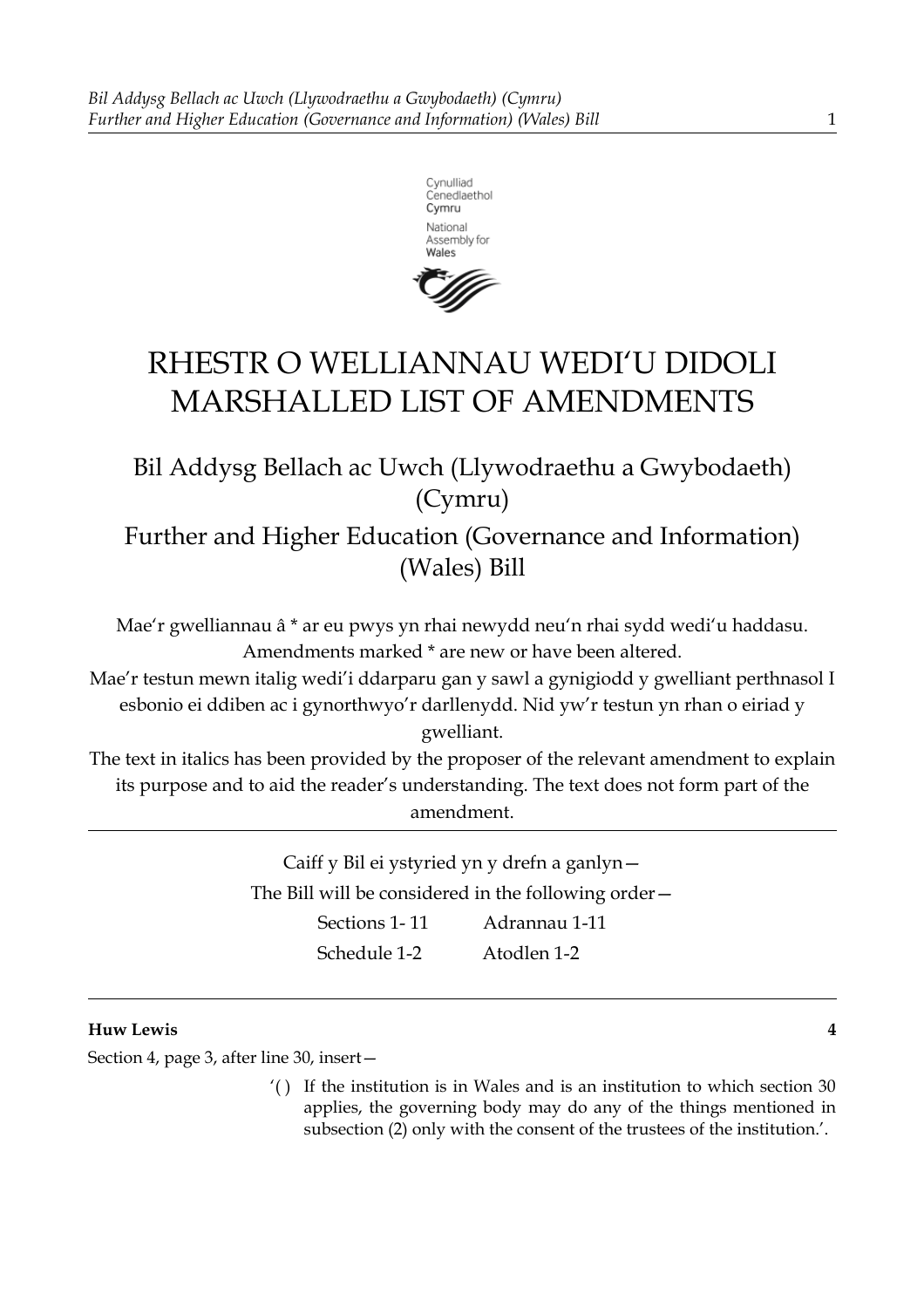Adran 4, tudalen 3, ar ôl llinell 30, mewnosoder—

'( ) If the institution is in Wales and is an institution to which section 30 applies, the governing body may do any of the things mentioned in subsection (2) only with the consent of the trustees of the institution.'.

# **Simon Thomas 1**

Page 5, line 5, leave out section 7.

*To maintain the Welsh Government's power to regulate higher education courses in further education sectior.*

# Tudalen 5, llinell 5, hepgorer adran 7.

*Er mwyn cadw pwerau Llywodraeth Cymru i reoleiddio cyrsiau addysg uwch yn y sector addysg bellach.*

# **Aled Roberts 9**

To insert a new section—

# **'[ ] Review of operation of Act**

The Welsh Ministers must, no later than the end of the period of 1 year beginning immediately after commencement of all the provisions of this Act, undertake a review of the operation of this Act with a view in particular to assessing its impact on Welsh language provisions and Additional Learning Needs in education.'.

*Section to be inserted immediately after crossheading 'General' to require a review of the operation of the Act after a period of no later than 1 year.*

I fewnosod adran newydd—

# **'[ ] Adolygu gweithrediad y Ddeddf**

Rhaid i Weinidogion Cymru, dim hwyrach na diwedd y cyfnod o flwyddyn sy'n dechrau yn union ar ôl cychwyn holl ddarpariaethau'r Ddeddf hon, gynnal adolygiad o weithrediad y Ddeddf hon gyda'r nod penodol o asesu ei heffaith ar y ddarpariaeth Gymraeg mewn addysg a'r ddarpariaeth Anghenion Dysgu Ychwanegol mewn addysg.'.

*Yr adran i'w mewnosod yn union ar ôl y pennawd 'Cyffredinol' i'w gwneud yn ofynnol i gynnal adolygiad o weithrediad y Ddeddf ar ôl cyfnod o ddim mwy na blwyddyn.*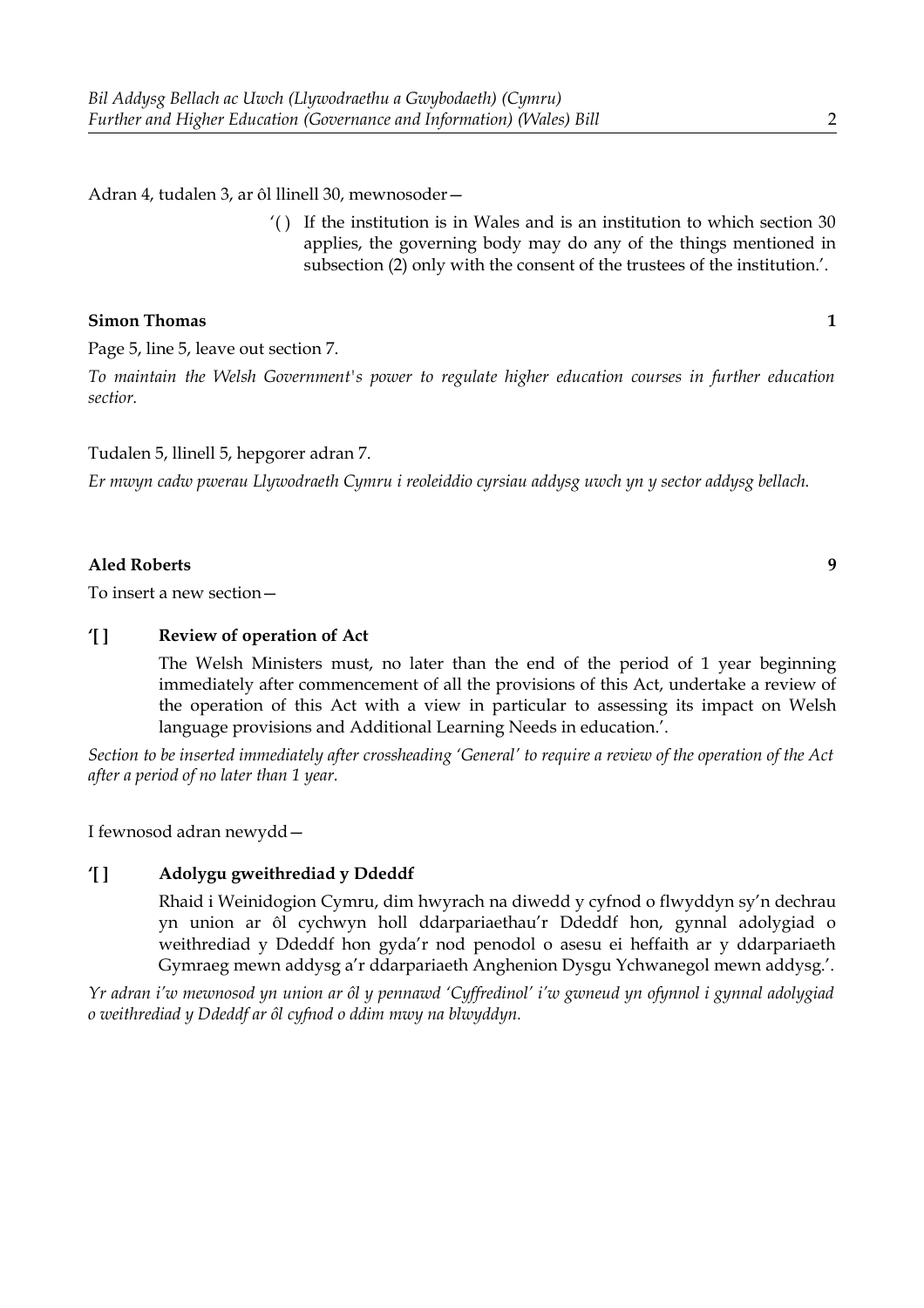# **Aled Roberts 10**

To insert a new section—

## **'[ ] Transitional arrangements**

- (1) The Welsh Ministers may make an order specifying any transitional, transitory or saving provision in connection with the coming into force of this Act.
- (2) Any order made under subsection (1) is exercisable by statutory instrument and is to be subject to annulment in pursuance of a resolution of the National Assembly for Wales.'.

*To be inserted immediately after new section [Review of operation of Act], to require that any order made under subsection (1) is subject to the negative procedure.*

I fewnosod adran newydd—

# **'[ ] Trefniadau trosiannol**

- (1) Caiff Gweinidogion Cymru wneud gorchymyn yn pennu unrhyw ddarpariaeth drosiannol, ddarfodol neu ddarpariaeth arbed mewn cysylltiad â'r Ddeddf hon yn dod i rym.
- (2) Mae unrhyw orchymyn a wneir o dan is-adran (1) yn arferadwy drwy offeryn statudol ac i fod yn agored i gael ei ddiddymu yn unol â phenderfyniad gan Gynulliad Cenedlaethol Cymru.'.

*I'w fewnosod yn union ar ôl yr adran newydd [Adolygu gweitherdiad y Ddeddf], i'w gwneud yn ofynnol bod unrhyw orchymyn a wneir o dan is-adran (1) yn ddarostyngedig i'r weithdrefn negyddol*

## **Bethan Jenkins 13**

To insert a new section—

# **'[ ] Review of operation of Act**

The Welsh Ministers must, no later than the end of the period of 1 year beginning immediately after commencement of all the provisions of this Act, undertake a review of the operation of this Act with a view in particular to assessing its impact on funding of education to 16 to 18 year olds in further education institutions.'.

*The purpose of this amendment is to ensure the Welsh Government measures the Bill's outcomes properly. Section to be inserted immediately after crossheading 'General'.*

I fewnosod adran newydd—

# **'[ ] Adolygu gweithrediad y Ddeddf**

Rhaid i Weinidogion Cymru, dim hwyrach na diwedd y cyfnod o flwyddyn sy'n dechrau yn union ar ôl cychwyn holl ddarpariaethau'r Ddeddf hon, gynnal adolygiad o weithrediad y Ddeddf hon gyda'r nod penodol o asesu ei heffaith ar ariannu addysg y rhai sydd rhwng 16 a 18 oed mewn sefydliadau addysg bellach.'.

 *Diben y gwelliant hwn yw sicrhau bod Llywodraeth Cymru yn mesur deilliannau'r Bil yn briodol. Yr adran*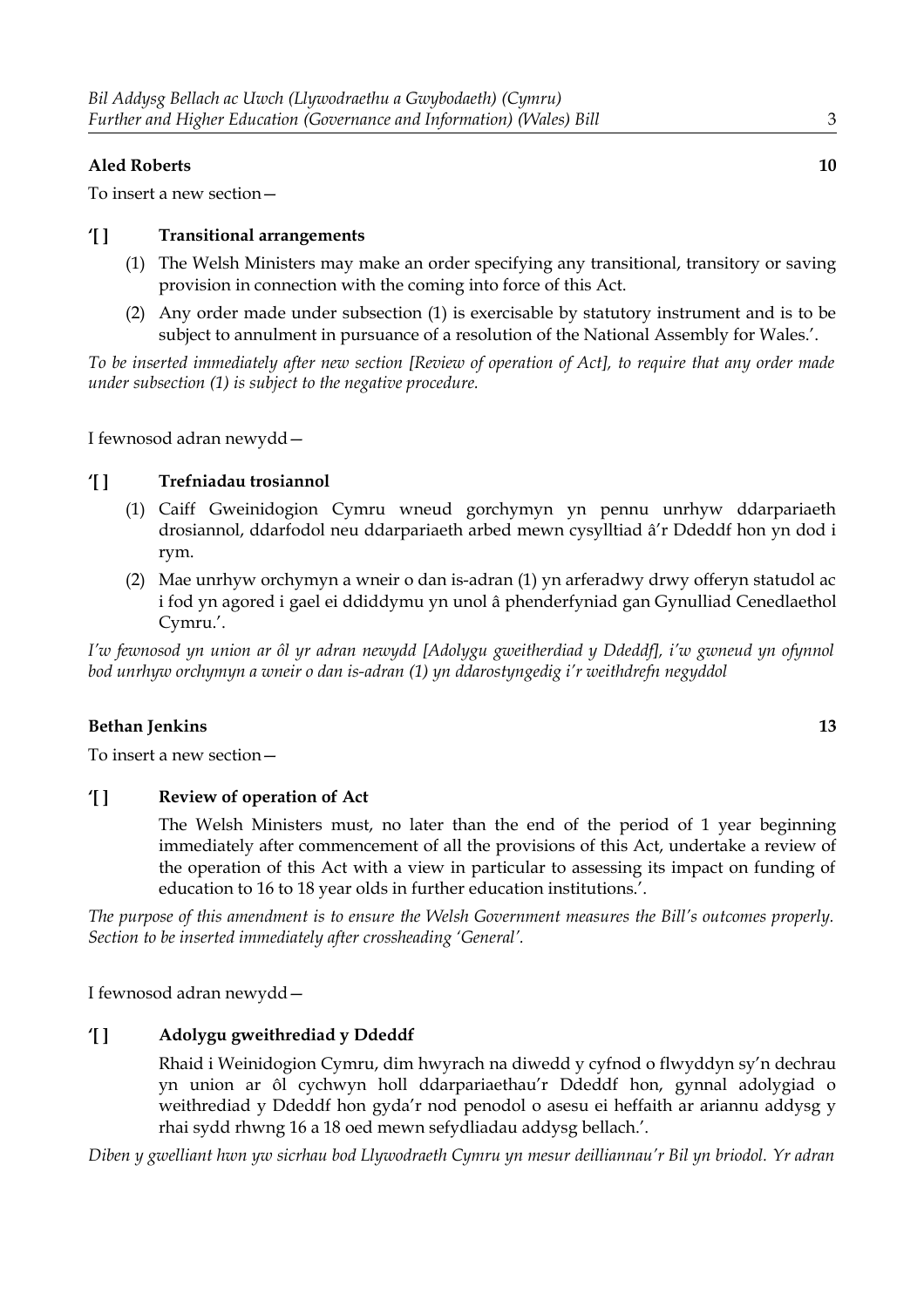*i'w mewnosod yn union ar ôl y pennawd 'Cyffredinol'.*

# **Simon Thomas 14**

To insert a new section—

#### **'[ ] Review of Act**

The Welsh Ministers must, no later than the end of a period of 1 year beginning immediately after commencement of all provisions of this Act, undertake a review of the operation of this Act with a view in particular to assessing its impact on Welsh language provision and Additional Learning Needs provision in further education institutions.'.

*To ensure that the FE sector provides sufficent services in terms of Additional Learning Needs, Special Educational Needs and Welsh medium education following the enactment of the legislation. Section to be inserted immediately after crossheading 'General'.*

I fewnosod adran newydd—

# **'[ ] Adolygu gweithrediad y Ddeddf**

Rhaid i Weinidogion Cymru, dim hwyrach na diwedd y cyfnod o flwyddyn sy'n dechrau yn union ar ôl cychwyn holl ddarpariaethau'r Ddeddf hon, gynnal adolygiad o weithrediad y Ddeddf hon gyda'r nod penodol o asesu ei heffaith ar y ddarpariaeth Gymraeg mewn sefydliadau addysg bellach a'r ddarpariaeth Anghenion Dysgu Ychwanegol mewn sefydliadau addysg bellach.'.

*Sicrhau bod y sector addysg bellach yn darparu gwasanaethau digonol o ran Anghenion Dysgu Ychwanegol, Anghenion Addysgol Arbennig ac addysg cyfrwng Cymraeg yn dilyn pasio'r ddeddfwriaeth. Yr adran i'w mewnosod yn union ar ôl y pennawd 'Cyffredinol'.*

#### **Bethan Jenkins 15**

To insert a new section —

# **'[ ] Review of operation of Act**

The Welsh Ministers must, no later than the end of the period of 1 year beginning immediately after commencement of all the provisions of this Act, undertake a review of the operation of this Act with a view in particular to assessing its impact on the terms and conditions of all persons employed by further education corporations.'.

*The purpose of this amendment is to ensure the Welsh Government measures the Bill's outcomes in a transparent way. Section to be inserted immediately after crossheading 'General'.*

I fewnosod adran newydd—

# **'[ ] Adolygu gweithrediad y Ddeddf**

Rhaid i Weinidogion Cymru, dim hwyrach na diwedd y cyfnod o flwyddyn sy'n dechrau yn union ar ôl cychwyn holl ddarpariaethau'r Ddeddf hon, gynnal adolygiad o weithrediad y Ddeddf hon gyda'r nod penodol o asesu ei heffaith ar delerau ac amodau pob person a gyflogir gan gorfforaethau addysg bellach.'.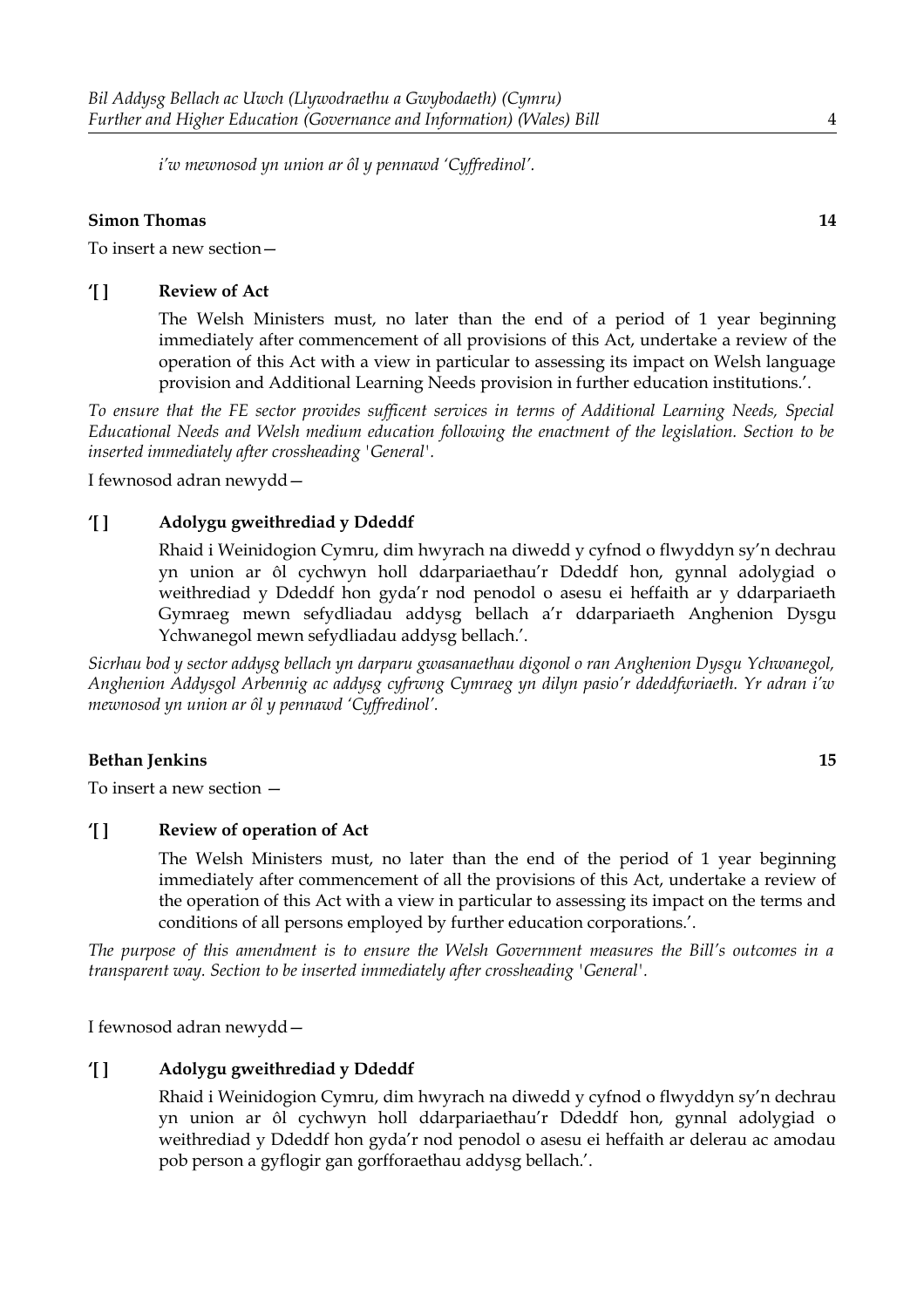*Diben y gwelliant hwn yw sicrhau bod Llywodraeth Cymru yn mesur canlyniadau'r Bil mewn ffordd dryloyw. Yr adran i'w mewnosod yn union ar ôl y pennawd 'Cyffredinol'.*

#### **Aled Roberts 11**

Section 10, page 6, leave out lines 11 to 12.

Adran 10, tudalen 6, hepgorer llinellau 11 hyd at 12.

# **Simon Thomas 2**

Schedule 1, page 7, leave out lines 31 to 33 and insert—

- '(i) two student representatives of the institution, elected by the student body,
- (ii) two staff representatives, elected by staff of the institution,
- (iii) representatives of local employers or businesses,
- (iv) in the case of a sixth form college corporation, parents of students at the institution aged under 19.'.

*To ensure that elected students and staff are represented on governing bodies as well as local employers or businesses.*

Atodlen 1, tudalen 7, hepgorer llinellau 31 hyd at 33 a mewnosoder—

- '(i) two student representatives of the institution, elected by the student body,
- (ii) two staff representatives, elected by staff of the institution,
- (iii) representatives of local employers or businesses,
- (iv) in the case of a sixth form college corporation, parents of students at the institution aged under 19.'.

*Er mwyn sicrhau bod myfyrwyr a staff etholedig yn ogystal â chyflogwyr neu fusnesau lleol yn cael eu cynrychioli ar gyrff llywodraethu.*

# **Angela Burns 8**

Schedule 1, page 7, leave out lines 31 to 33 and insert—

- '(i) two student representatives of the institution, elected by the student body,
- (ii) two staff representatives, elected by staff of the institution,
- (iii) in the case of a sixth form college corporation, parents of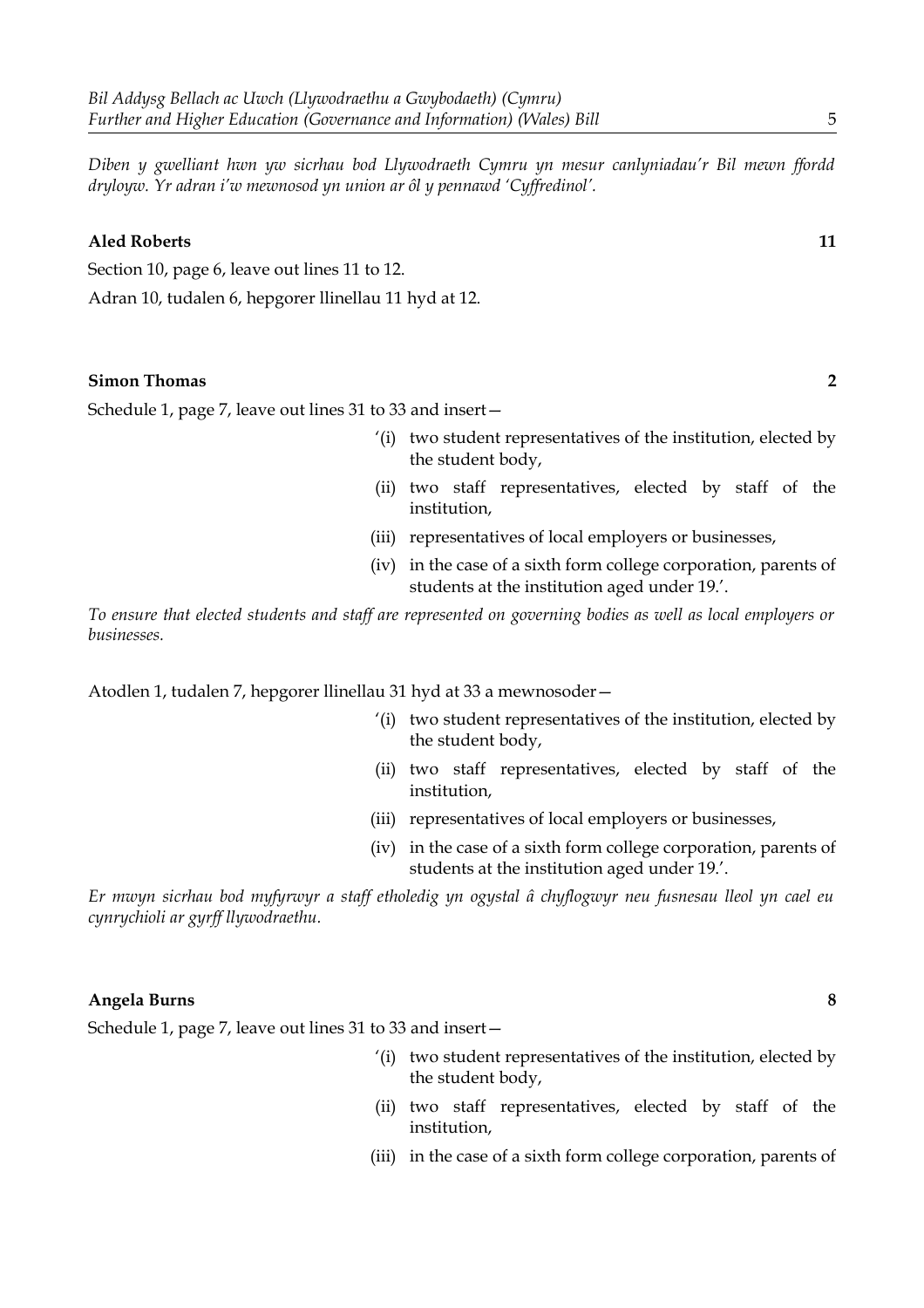students at the institution aged under 19.'.

Atodlen 1, tudalen 7, hepgorer llinellau 31 hyd at 33 a mewnosoder—

- '( ) two student representatives of the institution, elected by the student body,
- ( ) two staff representatives, elected by staff of the institution,
- ( ) in the case of a sixth form college corporation, parents of students at the institution aged under 19.'.

#### **Huw Lewis 5**

Schedule 1, page 7, line 34, after 'members', insert ', if the institution is in England, or the appointment or election of members, if the institution is in Wales'.

Atodlen 1, tudalen 7, llinell 34, ar ôl 'members', mewnosoder ', if the institution is in England, or the appointment or election of members, if the institution is in Wales'.

#### **Huw Lewis 6**

Schedule 1, page 7, after line 34, insert—

- '( ) In the case of an institution in Wales, the provision made by an instrument under sub-paragraph (1)(c)(i) and (d) must include provision—
	- (a) for the members of the body to include—
		- (i) the chief executive,
		- (ii) at least two other members of staff at the institution, and
		- (iii) at least two students at the institution,
	- (b) for at least one half of the other members of staff to be members of the teaching staff elected by the teaching staff and at least one half of them to be members of the non-teaching staff elected by the non-teaching staff, and
	- (c) for the students to be elected by all the students at the institution or, if the body so determines, by such of them as are members of a students' union or other association representing students at the institution recognized by the body.'.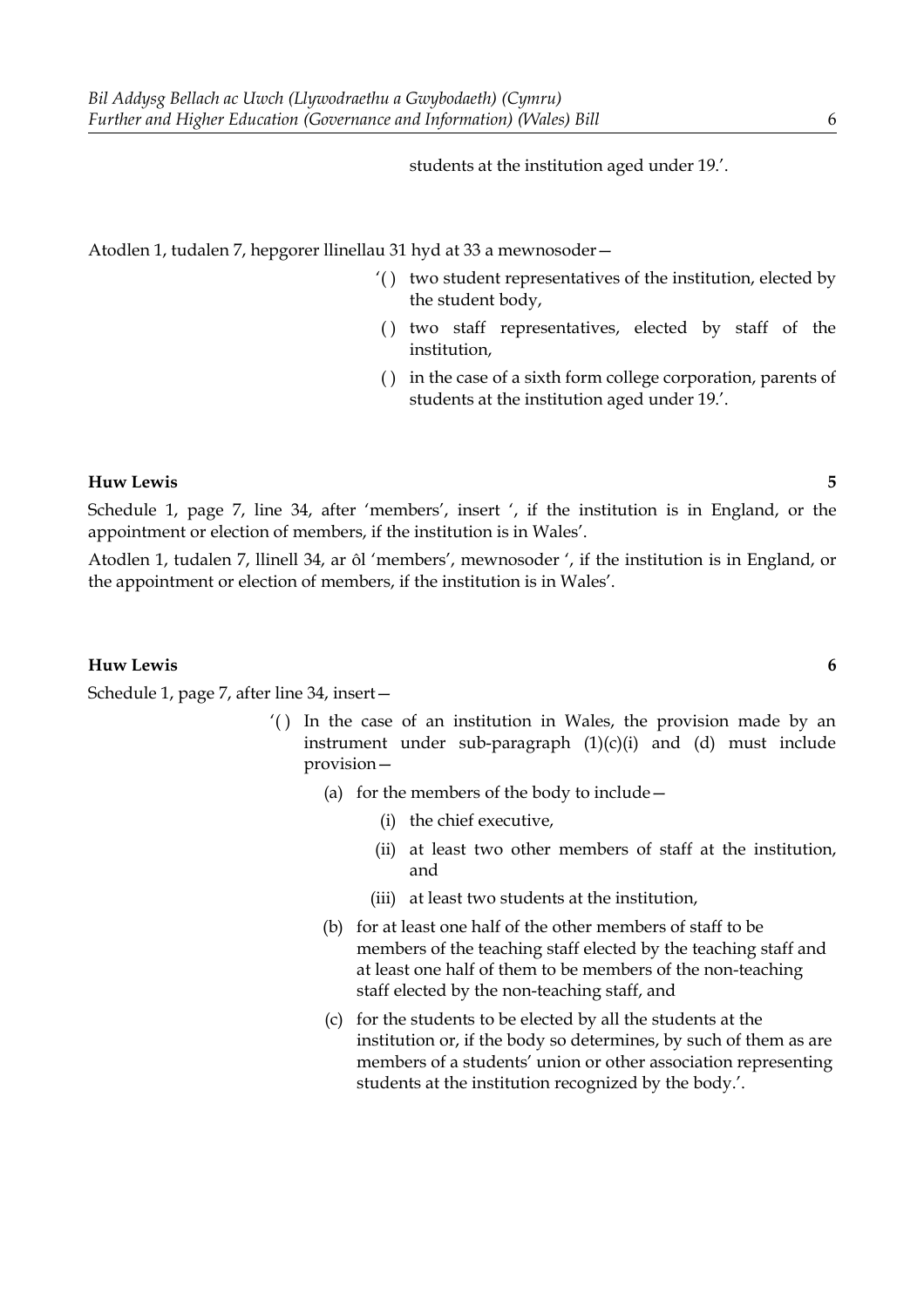Atodlen 1, tudalen 7, ar ôl llinel 34, mewnosoder—

- '( ) In the case of an institution in Wales, the provision made by an instrument under sub-paragraph  $(1)(c)(i)$  and  $(d)$  must include provision—
	- (a) for the members of the body to include—
		- (i) the chief executive,
		- (ii) at least two other members of staff at the institution, and
		- (iii) at least two students at the institution,
	- (b) for at least one half of the other members of staff to be members of the teaching staff elected by the teaching staff and at least one half of them to be members of the non-teaching staff elected by the non-teaching staff, and
	- (c) for the students to be elected by all the students at the institution or, if the body so determines, by such of them as are members of a students' union or other association representing students at the institution recognized by the body.'.

#### **Simon Thomas 3**

Schedule 1, page 8, after line 19, insert—

(d) in the case of a governing body a duty to consult every 3 years with local employers, students of the institution and communities about the educational provision at the institution concerned and how it impacts on local curriculum planning and to publish responses to the consultation.'.

*To ensure governing bodies have a responsibility to regularly consult with local employers, students and communities and to publish responses to those consultations.*

Atodlen 1, tudalen 8, ar ôl llinell 19, mewnosoder—

(d) in the case of a governing body a duty to consult every 3 years with local employers, students of the institution and communities about the educational provision at the institution concerned and how it impacts on local curriculum planning and to publish responses to the consultation.'.

*Er mwyn sicrhau bod gan gyrff llywodraethu gyfrifoldeb i ymgynghori'n rheolaidd â chyflogwyr lleol, myfyrwyr a chymunedau a chyhoeddi'r ymatebion i'r ymgynghoriadau hynny.*